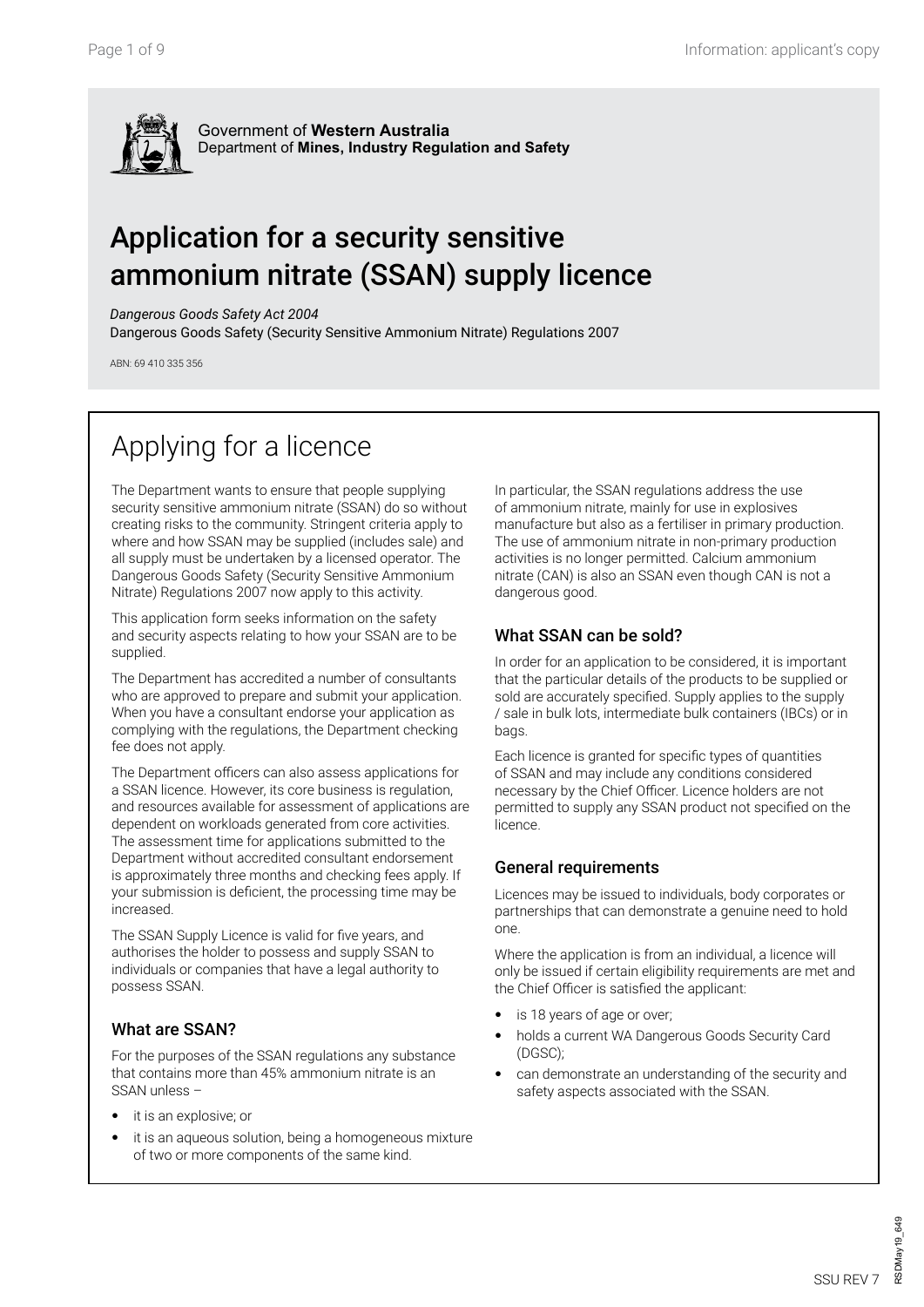### Supervised and unsupervised access – what does this mean?

For the purposes of the SSAN Regulations an individual is supervised by another person while he or she has access to an SSAN if at the time he or she:

- is in the presence of the other person; or
- is in a place where any handling or removal of the SSAN is controlled by the other person.

A licence holder may authorise a person to have access to the SSAN in the licence holder's possession. If the access is supervised, there is no specific need for the person to have a security clearance.

If access to the SSAN is to be unsupervised the person must possess a security clearance and be recorded by the licence holder as a secure nominee.

Individuals will be required to answer a number of questions relating to their integrity, and their personal details will be displayed on the licence.

### Secure nominees

Holders of SSAN licences may authorise persons to have unsupervised access to SSAN in the course of their duties providing:

- the person has a security clearance; and
- the licence holder is satisfied the person is suitably trained to safely handle any SSAN that the person will have unsupervised access to.

Persons authorised are deemed to be 'secure nominees' and the licence holder is required to maintain written records of all secure nominees including when authorisations were granted or cancelled.

Persons who are not secure nominees are not permitted to have unsupervised access to SSAN.

### What quantity of SSAN may be stored under a licence?

A licence holder can only store as much as is specified on the licence and this cannot exceed the amount that would be permitted under an SSAN Storage Licence. The Department will take account of the activities and nature of the work at the storage site, the storage of any dangerous goods and separation distances to determine the maximum quantities that can be stored at any one time.

### Special provisions for sale of SSAN

The granting of a SSAN Supply Licence imposes a number of responsibilities on the licence holder, including:

- maintaining records of all sales for a minimum of five years and the ability to identify theft or loss;
	- there are exceptions for the holders of a Shotfiring Licence or an Explosives Manufacture (MPU) Licence who supply SSAN to another party in the course of providing a service;
- supply only to authorised persons over 18 years of age where the following documents are provided by the recipient of the SSAN:
	- proof of identify in the form of a passport or motor driver's licence (with photo); and
	- evidence that the person is authorised to possess the quantity of SSAN either under the Dangerous Goods Safety (Explosives) Regulations 2007 or similar laws of another State or Territory of Australia; and
- not supplying SSAN in damaged packaging (where applicable).

### Supply of SSAN without having an SSAN Supply Licence

Companies / individuals who supply SSAN under any of the following licences do not require an SSAN Supply Licence:

- an SSAN Import / Export Licence
- an SSAN Manufacture Licence
- an SSAN Storage Licence
- an SSAN Transport Licence

An SSAN Supply Licence is not required for persons who work in commercial laboratories and use the SSAN for legitimate analytical or research work and the total quantity involved is less than 3 kg.

Similarly, an SSAN Supply Licence is not required for persons who work in an educational institution or government organisation and use the SSAN for legitimate analytical, educational or research purposes and the quantity involved is less than 3 kg.

### Storage of SSAN under a SSAN Supply Licence

If more than 10 t of ammonium nitrate is stored, the site must be licensed under the Dangerous Goods Safety (Storage and Handling of Non-explosives) Regulations 2007. Please refer to the *Dangerous Goods Guidance Note – Licensing and exemptions for storage and handling*; and the *Code of Practice – Safe Storage of Solid Ammonium Nitrate* available on the Department website.

Furthermore, an SSAN Storage Licence will also be required for any quantity of SSAN above 3 kg and part of the criteria for this licence is the provision of a documented security plan.

If the storage site is classified by the Chief Officer as a major hazard facility then it will be subject to the Dangerous Goods Safety (Major Hazard Facilities) Regulations 2007 with the requirement to produce a safety report.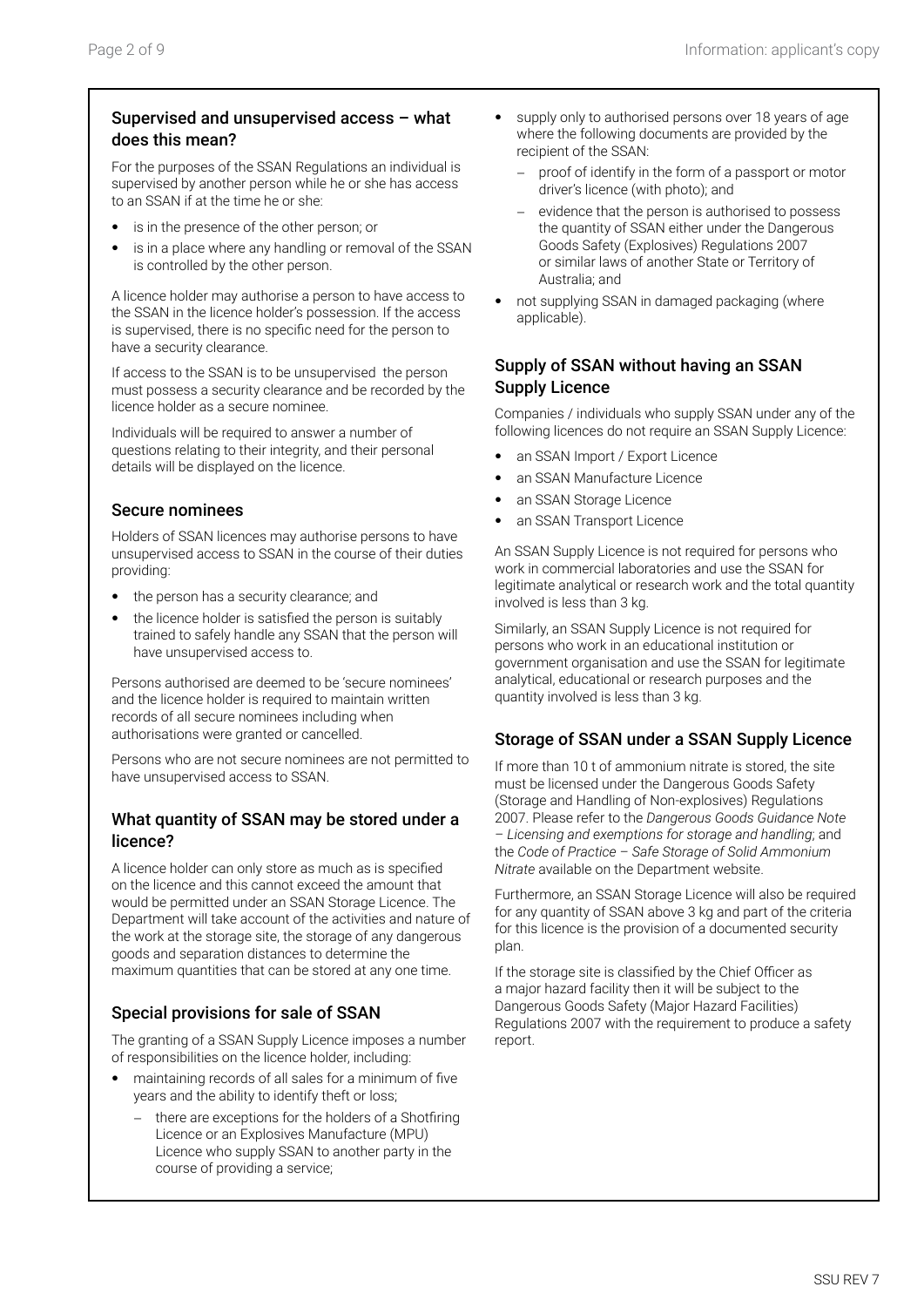#### Reference material

- *Dangerous Goods Safety Act 2004*
- Dangerous Goods Safety (Security Sensitive Ammonium Nitrate) Regulations 2007
- Dangerous Goods Safety (Major Hazard Facilities) Regulations 2007

(download of the Act and regulations are available free on the Department of Justice's website at www.legislation.wa.gov.au)

- Application for a Dangerous Goods Security Card (forms are available at participating post offices)
- Guidance material on obtaining a security clearance and Dangerous Goods Security Card
- Application for an SSAN Storage Licence
- Application for a Dangerous Goods Site Licence
- Code of practice Safe storage of solid ammonium nitrate
- Code of practice  $-$  Storage and handling of dangerous goods
- Guidance note Licensing and exemptions for storage and handling
- Schedule of fees and charges
- Council of Australian Governments Agreement on Ammonium Nitrate – COAG meeting dated 25 June 2004

(available from the Department website at www.dmirs.wa.gov.au)

Australian Dangerous Goods Code, 7<sup>th</sup> edition

(available from www.canprint.com.au or CanPrint. Phone: 1300 889 873)

## Applicant details

Licences can only be granted to an individual, a body corporate or a partnership.

An application for an individual must include a copy of the applicant's current motor driver's licence for proof of identity.

An application from a body corporate must be in the name as described on the certificate of incorporation, and the original certified copy of the certificate is to be provided with the application.

The following are also recognised as corporate bodies:

- Federal or State Government Departments
- Local Government authorities (Cities, Towns, Shires)
- Some semi-government organisations (e.g. Water Corporation, Western Power)

Where an unincorporated body owns / operates / leases premises or a site, or undertakes an activity (and does not wish, or is not eligible, to become incorporated (i.e. small businesses, associations, etc.) an eligible individual must be nominated to be the applicant.

An application from a partnership must include:

the original certified copy of evidence of the partnership; and

- a statutory declaration from each partner stating:
	- − the name of the partnership
	- the name, home address and contact details of all partners; and
	- − business in which the partnership is engaged.

The licence will be granted in the name of the partnership.

Applications may be received in respect to premises that are operating under a trust. The licence cannot be granted to a trust, but can be granted to, as an example, '*The trustees of the ABC Trust*'. Applications from trusts must include:

- the original certified copy of a document which states the name of trust; and
- the name, home address and contact details of at least one of the trustees. If the nominated trustee is a body corporate or partnership, the documents required are the same as advised above for such entities.

Licences cannot be granted to business names or trading names.

Please ensure that a contact number is provided in case the Departmental assessor needs to clarify matters or seek additional information. A residential business is mandatory and may be supplemented with a post office address.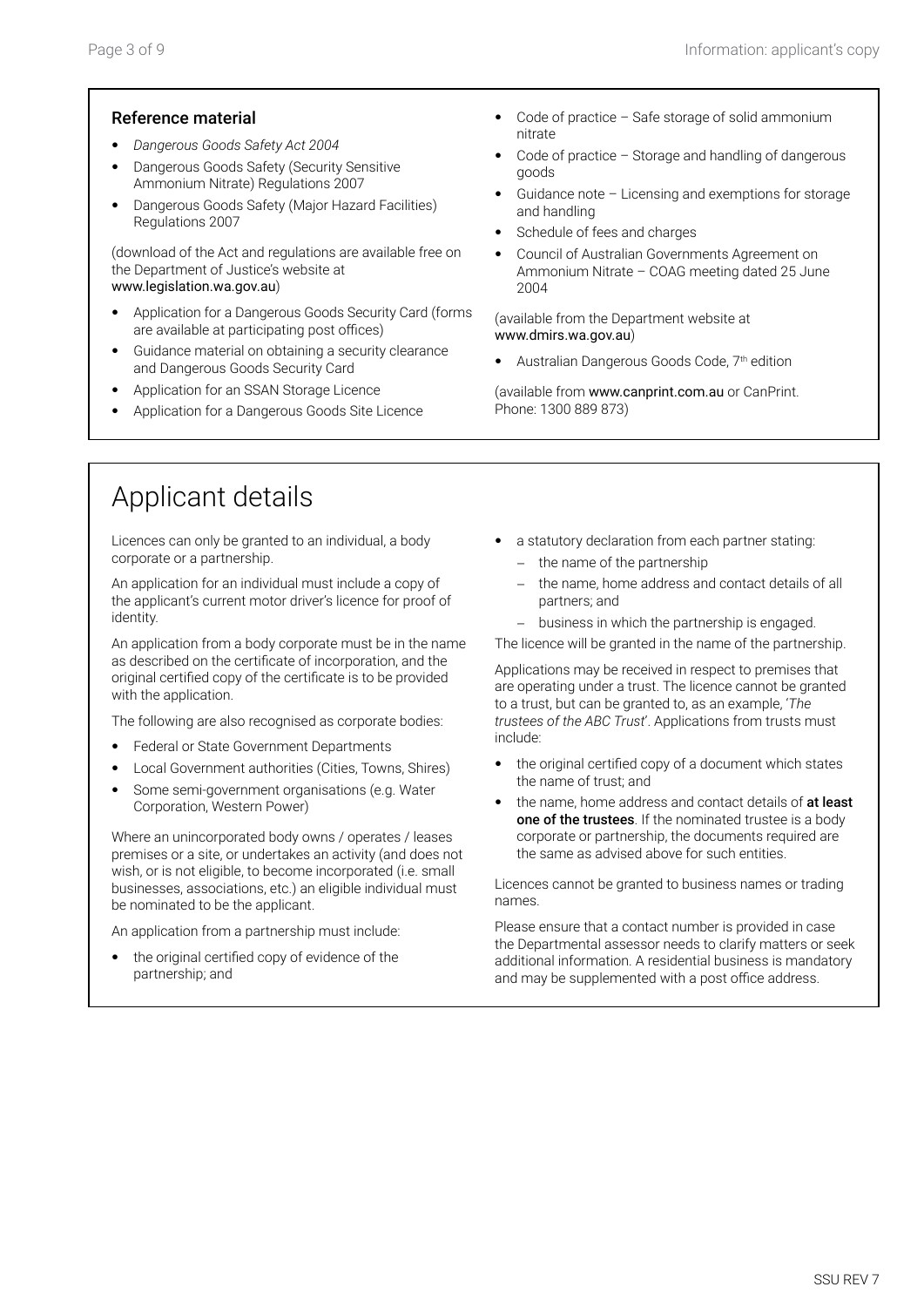# Security clearances

It is a requirement that explosives related licence holders and people with unsupervised access to explosives or security sensitive ammonium nitrate possess a security clearance (and where necessary be a secure nominee of the licence holder). Key features of the assessment process are identity checks to confirm the status of applicants as well as national criminal history record checks including an ASIO clearance.

As a means of proof of a valid security clearance, individuals will be issued with a photographic security card valid for 5 years, and it will be subject to renewal. The security card will allow portability of the security clearance between employers.

Individuals who wish to apply for a SSAN Supply Licence must first obtain a WA Dangerous Goods Security Card.

Details are available on the Department website and application forms can be obtained from and lodged at participating post offices in Australia.

A SSAN Supply Licence held by an individual is only valid while the security clearance of the individual remains current.

### Recognised security clearances

Western Australian explosives regulations recognise current explosives and SSAN licences / permits issued by another State / Territory of Australia as being valid security clearances in this State. This does not apply for permanent residents of WA with more than 3 months residency. These are detailed in the following table:

| <b>State / Territory</b>        | Legislation                                                           |  |
|---------------------------------|-----------------------------------------------------------------------|--|
| New South Wales                 | <b>Explosives Regulations 2013</b>                                    |  |
| Oueensland                      | Explosives Act 1999                                                   |  |
| South Australia                 | <b>Explosives (Security Sensitive</b><br>Substances) Regulations 2006 |  |
| Tasmania                        | <b>Security Sensitive Dangerous</b><br>Substances Act 2005            |  |
| Victoria                        | Dangerous Goods (Explosives)<br>Regulations 2011                      |  |
|                                 | Dangerous Goods (HCDG)<br>Regulations 2005                            |  |
| Northern Territory              | None applicable                                                       |  |
| Australian Capital<br>Territory | None applicable                                                       |  |

Applicants from interstate, who do not possess a recognised security clearance will be required to obtain a WA Dangerous Goods Security Card in order for the application for licence to proceed.

# Relevant offence

The regulations require that all individuals who apply for any type of SSAN licence must disclose to the Chief Officer:

- details of any relevant offence of which the person has been convicted; and
- details of any charge of a relevant offence against the person that is pending.

The term 'relevant offence' means any of the following:

- an offence against the *Dangerous Goods Safety Act 2004* and regulations;
- an offence against a law of another place that substantially corresponds to the *Dangerous Goods Safety Act 2004* and regulations; or
- an offence against a law of this State or another place, an element of which is the handling, storage or transport of explosives.

Two questions on this matter are contained in the application form and answers in the affirmative to either question must be supported by a separate sheet briefly describing details of the offence and/or charge including places, dates and penalties.

# Location of storage

Adequate information must be provided in the application to enable the precise location of the premises (at which the SSAN are to be stored prior to supply as sale) to be recorded on the Department database for inspection purposes. If the site is located in a remote area, please

provide directions to enable a Dangerous Goods Officer to visit the site.

The space provided for specific land title information must be completed.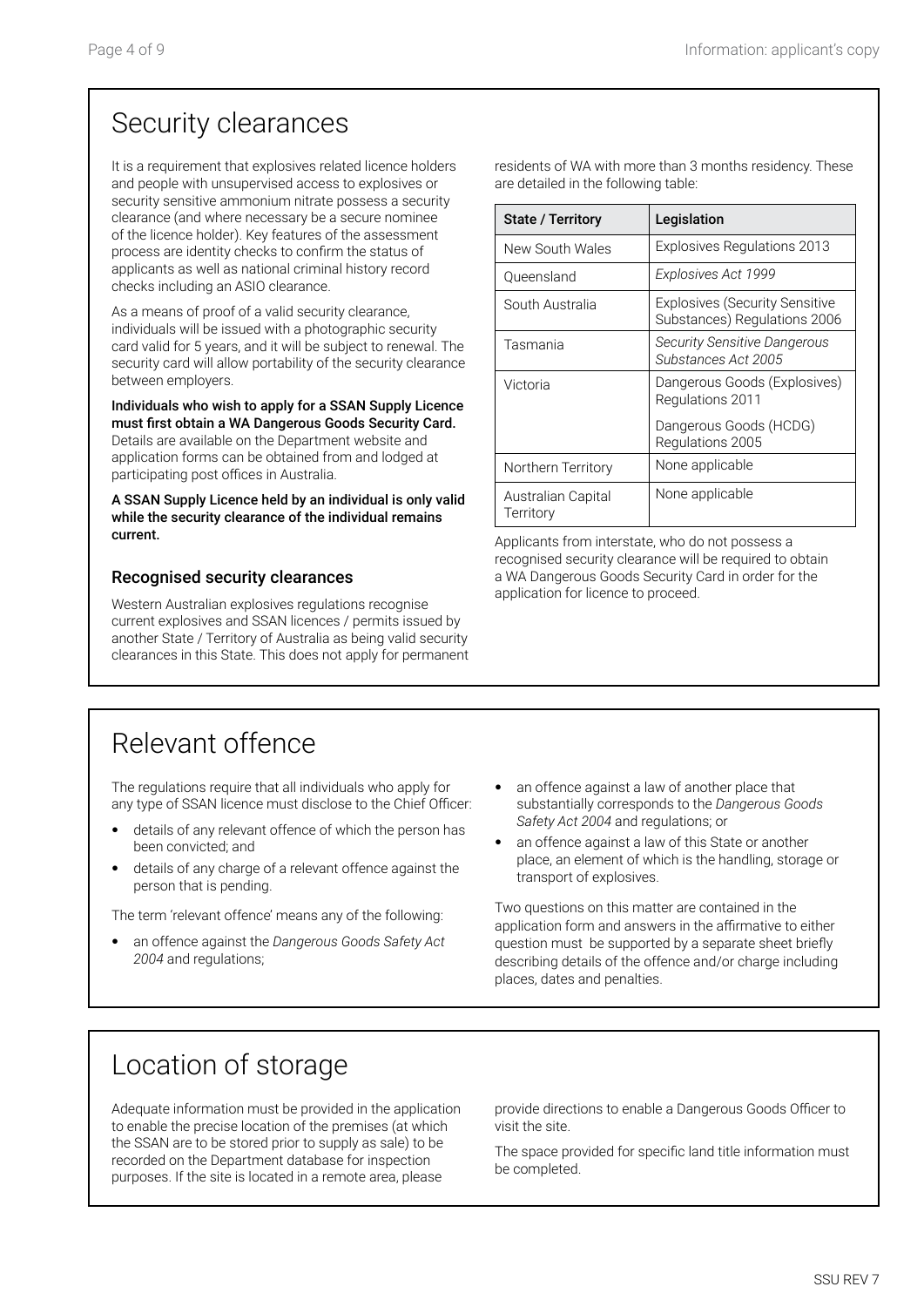# Application lodgement

If you intend to apply for a licence, it is recommended that you contact an accredited dangerous goods consultant and work with them to have your submission developed. The processing time for compliant applications that do not need complex internal assessment is approximately 20 business days.

Your consultant will normally complete the application form on your behalf, however the intended licensee must actually sign the application. The licensee is responsible for all matters associated with the day-to-day storage and handling of the dangerous goods, and will be held accountable for any breaches of the Regulations.

### Information for dangerous goods consultants

The following information will assist accredited dangerous goods consultants when lodging applications for licences.

#### Lodgements by email

- Applies to applications for new licences.
- All emails are to be sent to cso@dmirs.wa.gov.au and not to individual DMIRS staff members. Any correspondence sent to this email address should only be submitted once and it will be actioned in a timely manner. This process ensures all applications can be tracked from time of lodgement.
- The original hardcopy application must still be forwarded by mail so that certified copies of supporting documents can be verified.
- The email should include a list detailing the names of all attachments.

Consultants are requested to utilise appropriate naming conventions for all attachments sent electronically so that DMIRS staff can easily identify the contents and make it easy for electronic document storage and retrieval.

### Licence fees

Please refer to the schedule of fees and charges on the Department website for the current fee applicable to this application for licence.

| <b>Contact details</b> |
|------------------------|
|------------------------|

| $(08)$ 6251 2300                                                                 |
|----------------------------------------------------------------------------------|
| cso@dmirs.wa.gov.au                                                              |
| www.dmirs.wa.gov.au or fees, forms, FAQs,<br>quidance material and publications. |
|                                                                                  |

Only the licence fee for the first year of the licence is to be lodged with the application. Licence fees for subsequent years will be billed annually.

### Checking fees

These are only payable if the application has not been lodged through an accredited dangerous goods consultant. Checking fees are equal to the licence fee payable with the application.

### Lodgement

The completed application form, together with relevant documents and the relevant fee payable to the Department of Mines, Industry Regulation and Safety is to be mailed to:

Department of Mines, Industry Regulation and Safety Dangerous Goods Licensing Locked Bag 100 East Perth WA 6892

or handed in person at:

Level 1, 303 Sevenoaks Street Cannington WA 6107

Business hours: 8.30 am to 4.30 pm

#### Notes:

- Licences cannot be issued over the counter.
- Please refer to the schedule of fees and charges on the Department website for the current fee applicable to this application for licence.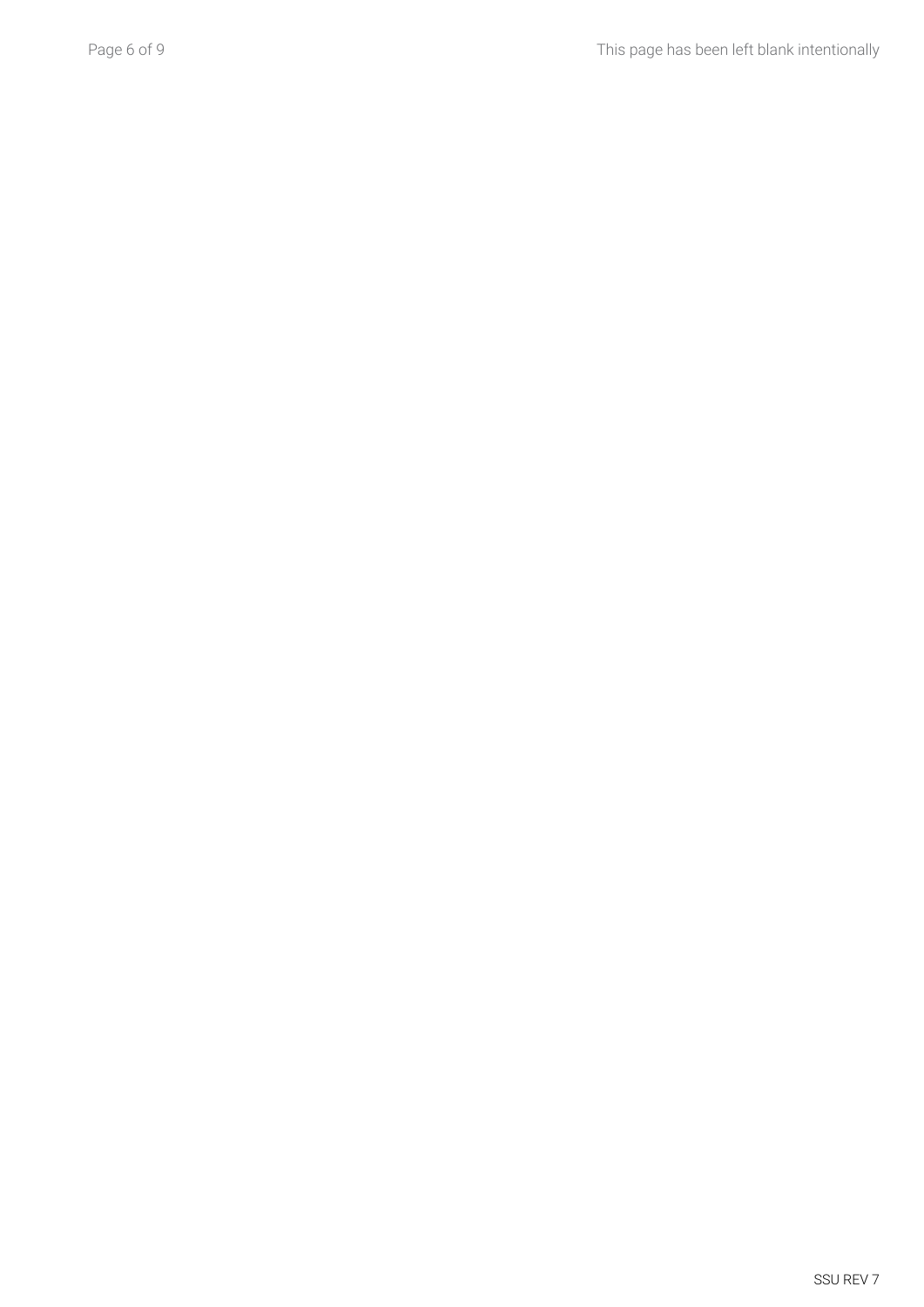Application section – return to the Department

| $\overline{\mathcal{L}}$ | Government of Western Australia<br>Department of Mines, Industry Regulation and Safety |  |
|--------------------------|----------------------------------------------------------------------------------------|--|
|--------------------------|----------------------------------------------------------------------------------------|--|

| Application no. (office use only) |
|-----------------------------------|
|                                   |

# Application for a security sensitive ammonium nitrate (SSAN) supply licence

*Dangerous Goods Safety Act 2004*

Dangerous Goods Safety (Security Sensitive Ammonium Nitrate) Regulations 2007

ABN: 69 410 335 356

| ABN: 69 410 335 356                                                  |                                                                                                                             |  |  |  |  |  |
|----------------------------------------------------------------------|-----------------------------------------------------------------------------------------------------------------------------|--|--|--|--|--|
|                                                                      | 1. Application type (you must tick one of the boxes)                                                                        |  |  |  |  |  |
| New licence                                                          | Amendments to an existing licence<br>Transfer of a licence<br>(can only be done by licence holder)                          |  |  |  |  |  |
| Indicate licence number                                              | SSU                                                                                                                         |  |  |  |  |  |
|                                                                      | Briefly describe amendment or transfer requirements                                                                         |  |  |  |  |  |
|                                                                      |                                                                                                                             |  |  |  |  |  |
|                                                                      |                                                                                                                             |  |  |  |  |  |
|                                                                      |                                                                                                                             |  |  |  |  |  |
|                                                                      |                                                                                                                             |  |  |  |  |  |
| 2. Applicant details                                                 |                                                                                                                             |  |  |  |  |  |
|                                                                      | Please tick one of the following boxes and complete the relevant section below:                                             |  |  |  |  |  |
| Individual<br>Body corporate<br>Partnership<br>Trust                 |                                                                                                                             |  |  |  |  |  |
|                                                                      | Proof of entity documents are required to be lodged with the application. Refer to information section of application form. |  |  |  |  |  |
|                                                                      | Full legal name (as shown on the proof of entity document)                                                                  |  |  |  |  |  |
| <b>ABN</b>                                                           | <b>ACN</b><br>AND/OR                                                                                                        |  |  |  |  |  |
|                                                                      | Registered business (trading name) (if different to the legal name)                                                         |  |  |  |  |  |
|                                                                      |                                                                                                                             |  |  |  |  |  |
| <b>Contact details</b><br><b>Business street address (mandatory)</b> |                                                                                                                             |  |  |  |  |  |
| Unit no.                                                             | (e.g. St, Rd)<br>Street no.<br>Street<br>Lot no.<br>Type                                                                    |  |  |  |  |  |
| Town / suburb                                                        | Postcode<br>State                                                                                                           |  |  |  |  |  |
| Phone                                                                | Email                                                                                                                       |  |  |  |  |  |
|                                                                      | Postal address (complete if different from above)                                                                           |  |  |  |  |  |
| Unit no.                                                             | (e.g. St. Rd)<br>Street no.<br>Lot no.<br>Street<br>Type                                                                    |  |  |  |  |  |
| Town / suburb                                                        | Postcode<br>State                                                                                                           |  |  |  |  |  |
| Phone                                                                | Email                                                                                                                       |  |  |  |  |  |
|                                                                      |                                                                                                                             |  |  |  |  |  |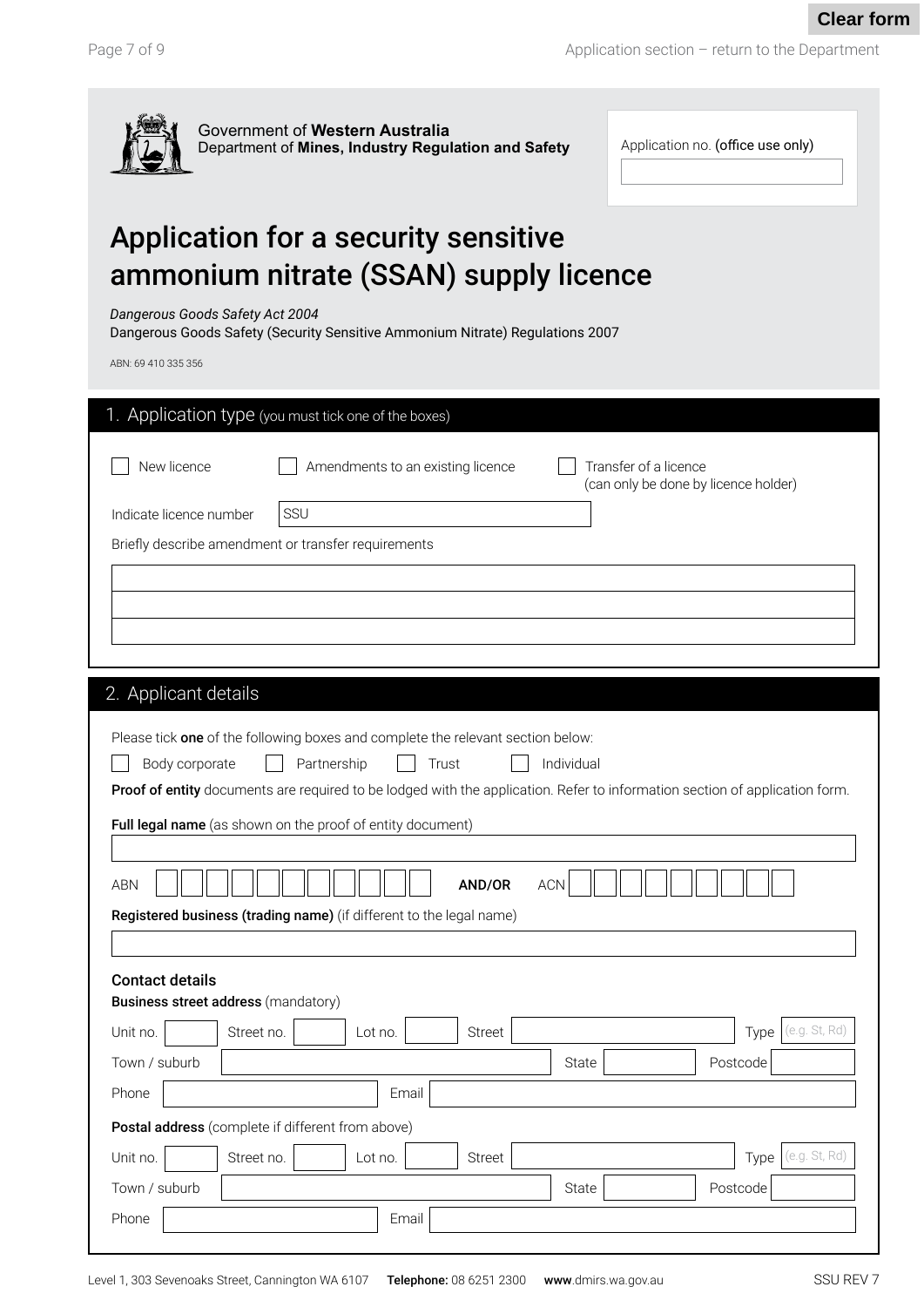| 3. Relevant offence                                                                                                                                                                                         |           |  |  |  |
|-------------------------------------------------------------------------------------------------------------------------------------------------------------------------------------------------------------|-----------|--|--|--|
| The following questions must be answered if the applicant is an individual.                                                                                                                                 |           |  |  |  |
| Have you been convicted of any relevant offence?                                                                                                                                                            | No<br>Yes |  |  |  |
| Do you have a charge of a relevant offence pending against you?                                                                                                                                             | No<br>Yes |  |  |  |
| If you answered 'yes' to either of the above questions please attach a separate sheet with details of your full name, date of<br>birth, description of offence and/or charge, places, dates, penalties etc. |           |  |  |  |
|                                                                                                                                                                                                             |           |  |  |  |
| 4. Security clearance details                                                                                                                                                                               |           |  |  |  |
| Completion of this section is mandatory where the applicant is an individual.                                                                                                                               |           |  |  |  |
| WA Dangerous Goods Security Card number<br>Expiry date                                                                                                                                                      |           |  |  |  |
| <b>OR</b>                                                                                                                                                                                                   |           |  |  |  |
| Recognised security clearance from another State / Territory of Australia                                                                                                                                   |           |  |  |  |
| Licence / permit description                                                                                                                                                                                |           |  |  |  |
| Licence / permit number                                                                                                                                                                                     |           |  |  |  |
| State issued<br>Expiry date                                                                                                                                                                                 |           |  |  |  |
| A certified copy of the licence / permit must be attached to the application.                                                                                                                               |           |  |  |  |

### 5. Location of SSAN storage

| Will the supply of SSAN involve the storage of SSAN?                | i   Yes     No |  |  |
|---------------------------------------------------------------------|----------------|--|--|
| If 'No', move directly to part 5. If 'Yes', complete the following: |                |  |  |
| What is the licence number for the storage site?                    | ISST           |  |  |

### 6. Product details

| Proper shipping name | Storage medium<br>(loose bulk, packages,<br>bulka bags, IBCs,<br>containers, tanks) | Classification Code | UN no. | Maximum quantity<br>stored (at any time) |
|----------------------|-------------------------------------------------------------------------------------|---------------------|--------|------------------------------------------|
|                      |                                                                                     |                     |        |                                          |
|                      |                                                                                     |                     |        |                                          |
|                      |                                                                                     |                     |        |                                          |

| Applicant's declaration (where the intended licence holder is not an individual, this declaration must be<br>signed by a person within the business / firm who has authority to sign) |                                                                                                                           |  |  |  |  |
|---------------------------------------------------------------------------------------------------------------------------------------------------------------------------------------|---------------------------------------------------------------------------------------------------------------------------|--|--|--|--|
| understand that providing false or misleading information in an application is an offence.                                                                                            | l declare the information provided in this application and the documents provided in support of it, are true and correct. |  |  |  |  |
| Name                                                                                                                                                                                  | Position                                                                                                                  |  |  |  |  |
| Signature of applicant                                                                                                                                                                | Date                                                                                                                      |  |  |  |  |